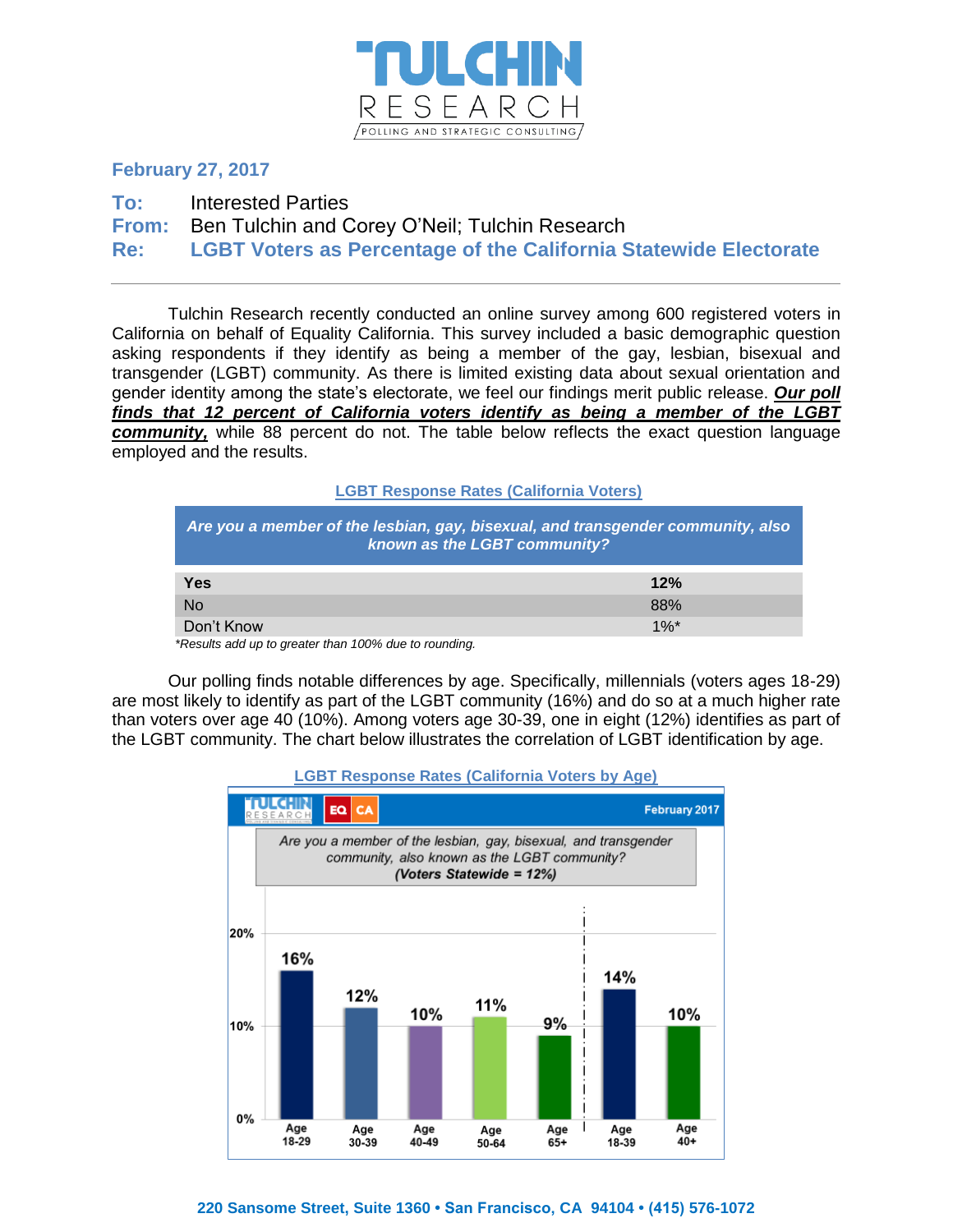Additionally, these double-digit LGBT response rates carry across nearly every region in California including the San Francisco Bay Area (14%), LA County (11%), San Diego County (11%), Sacramento/Central Valley (11%), and the surrounding LA Area (10%). The table below lays out the full results among voters by region.

| Are you a member of the lesbian, gay, bisexual, and transgender<br>community, also known as the LGBT community? |       |  |  |  |  |  |  |
|-----------------------------------------------------------------------------------------------------------------|-------|--|--|--|--|--|--|
| <b>Region</b>                                                                                                   | % Yes |  |  |  |  |  |  |
| <b>LA County</b>                                                                                                | 11%   |  |  |  |  |  |  |
| LA Area                                                                                                         | 10%   |  |  |  |  |  |  |
| San Francisco Bay Area                                                                                          | 14%   |  |  |  |  |  |  |
| San Diego County                                                                                                | 11%   |  |  |  |  |  |  |
| Sacramento/Central Valley                                                                                       | 11%   |  |  |  |  |  |  |

#### **LGBT Response Rates (by Region)**

We should note that our question wording derives from our extensive polling in San Francisco, which has a large LGBT community. We have found that this softer, more inclusive phrasing ("are you a member of…") yields more direct responses and a lower "don't know" and refusal rate than does explicitly asking one's sexual orientation or gender identity. (e.g.,"Are you gay or straight?" or "What is your sexual orientation?")

We want to highlight the potential significance of our having conducted this survey online rather than by telephone. We believe that allowing respondents to reply to this question online rather than providing a verbal answer to a stranger on the telephone can result in a higher response rate and in more forthcoming responses. This is a key distinction we want to make when comparing this data to other publicly available data collected through traditional telephone surveys. Additionally, we note that our survey was conducted specifically among *registered voters*, who have historically reported LGBT identification at a higher rate than the adult population as a whole.

While it is very difficult to accurately ascertain the percent of the population that is gay, lesbian, bisexual and transgender, we feel compelled to share our findings because of the evolving nature of survey research and the fact that an increasing amount of public opinion research is now done online. While there are methodological trade-offs to conducting online surveys like this one where participants are drawn from opt-in panels, there could also be significant benefits, such as the ability to collect more accurate data on sensitive topics such as sexual orientation and gender identity. This data stood out to us because it finds a somewhat larger LGBT population in the state than traditional telephone polling (a methodology that relies on verbally volunteering personal information to a stranger on the phone) has previously suggested.

Regardless of methodology, the results of this recent survey are compelling and we hope they will spark a conversation about the actual size of the LGBT community and the community's future engagement in public policy matters.